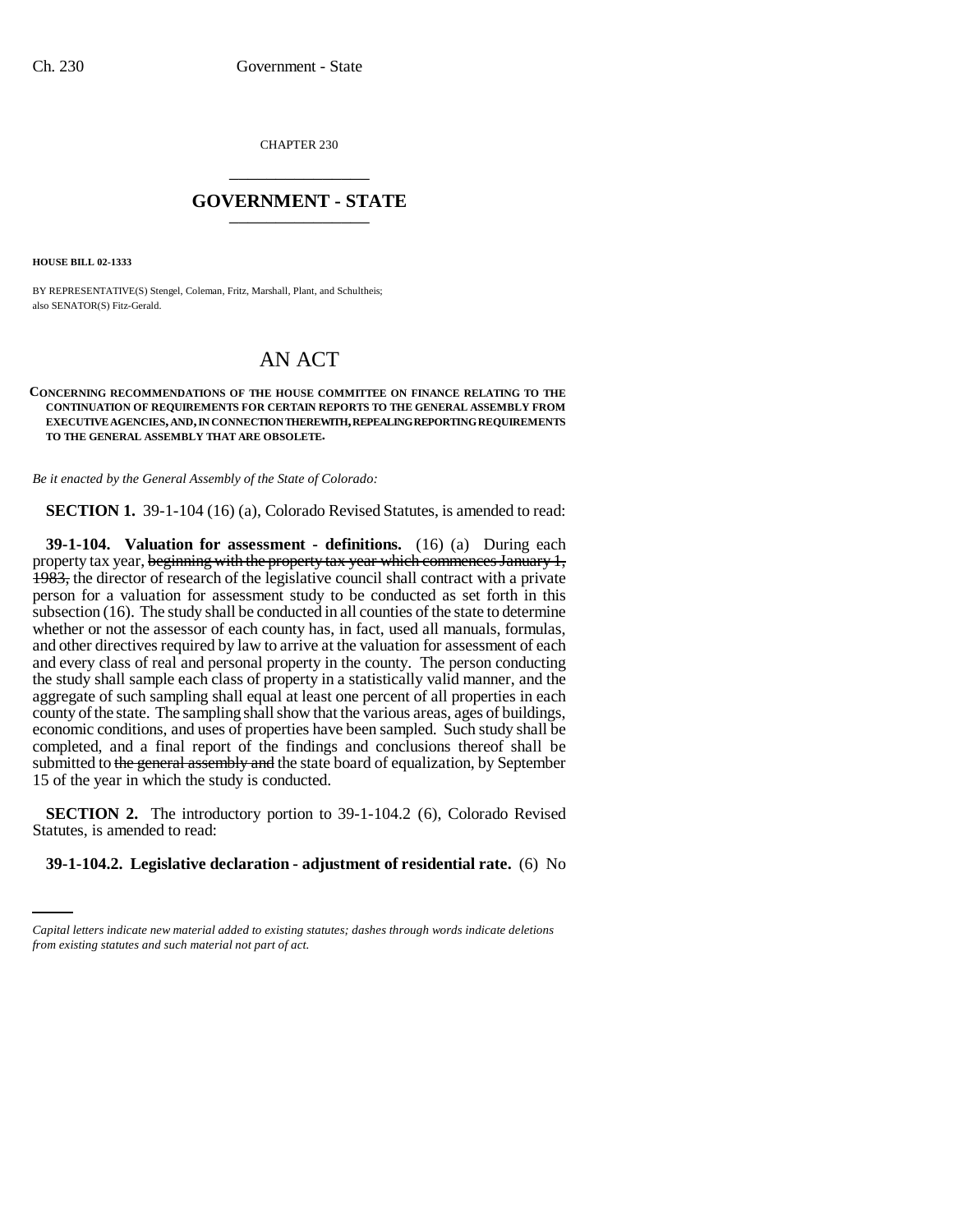Government - State Ch. 230

later than January 15 of each year in which there is a change in the level of value used in determining actual value, the administrator shall report to the general assembly and the state board of equalization:

**SECTION 3.** 39-2-119, Colorado Revised Statutes, is amended to read:

**39-2-119. Annual report.** As soon after the end of each calendar year as may be practicable, the property tax administrator shall prepare a report covering the activities of the division of property taxation during such calendar year. Such report shall set forth the aggregate valuation for assessment of all taxable property in the state and in each county thereof, by classes and subclasses, for the two latest calendar years, the levies imposed by each political subdivision during the preceding calendar year, and the aggregate amount of taxes produced by such levies in the state and each county thereof, together with such other information as the administrator deems necessary. Such report shall be published in accordance with the provisions of section 24-1-136, C.R.S. Copies of the report shall be furnished to the governor and members of the general assembly and made available for distribution to the public.

**SECTION 4. Repeal.** 39-3.5-117, Colorado Revised Statutes, is repealed as follows:

**39-3.5-117. Report.** No later than May 1, 1980, and each May 1 thereafter, the state treasurer shall submit to the general assembly a report concerning tax deferral for the elderly, as set forth in this article. Such report shall include data concerning the number of taxpayers establishing claims for deferral, the amount of taxes deferred in each county, and such other data as the state treasurer may deem useful.

**SECTION 5. Repeal.** 39-22-515 (5), Colorado Revised Statutes, is repealed as follows:

**39-22-515. Tax credit for qualified equipment utilizing postconsumer waste.**  $(5)$  (a) The department of revenue shall prepare a report on the effectiveness of the tax credit allowed pursuant to the provisions of subsection (1) of this section. Said report shall include the following information based upon the most current information available at the time of preparation:

(I) The number of taxpayers who were allowed the tax credit and the aggregate dollar amount of tax credits allowed;

(II) The volume of postconsumer waste utilized by qualified equipment for which said tax credit was allowed which would have otherwise been disposed of as waste and the percentage that said volume of postconsumer waste constitutes of the total volume of materials utilized in the manufacture of products;

(III) The number of new employees resulting from the use of qualified equipment for which said tax credit was allowed;

(IV) The amount of property tax revenues attributable to qualified equipment for which said tax credit was allowed; and

(V) The types and quantity of products produced from qualified equipment for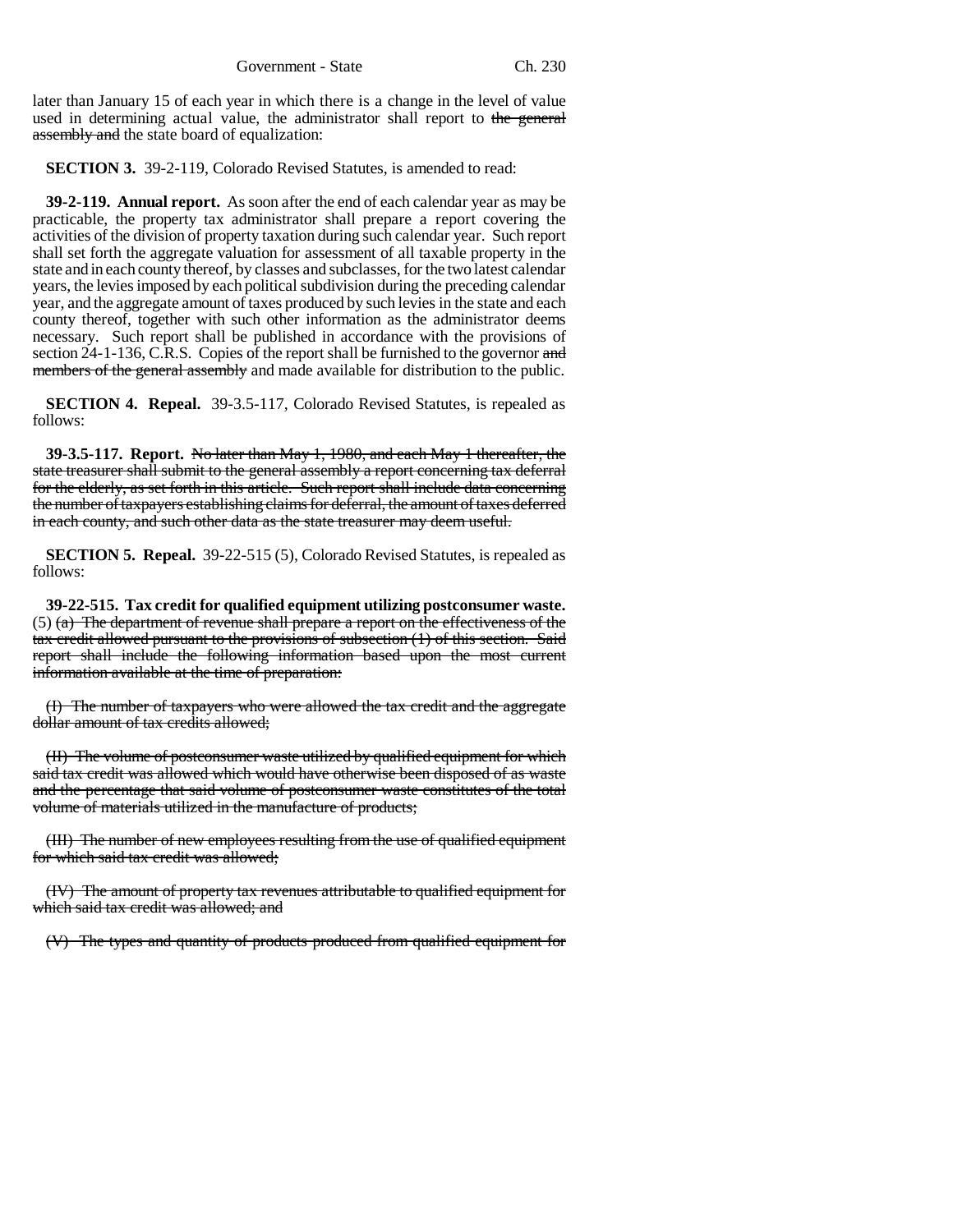which said tax credit was allowed.

(b) The department of revenue shall contract with such other person or persons as said department deems necessary for the proper preparation of the report. The department of revenue shall seek and accept the performance of in-kind services from taxpayers who were allowed a tax credit pursuant to subsection (1) of this section and moneys from public nonstate sources and from private sources for the preparation of such report. In addition, the department of revenue shall seek and accept grants from the Colorado office of energy conservation or from any other state agency for the collection of data for such report. Said department may expend such public and private moneys for purposes of the report subject to appropriation by the general assembly.

(c) Any taxpayer who is allowed the credit pursuant to the provisions of subsection (1) of this section shall make available, upon request of the department of revenue, such information as is necessary for said department to prepare the report required by paragraph  $(a)$  of this subsection  $(5)$ .

(d) The report shall be submitted to the general assembly no later than January 1, 1997.

**SECTION 6.** 39-22-524 (7) (a), Colorado Revised Statutes, is amended to read:

**39-22-524. Tax credit for individuals contributing matching funds for individual development accounts - repeal.** (7) (a) The designated nonprofit organization shall submit a report to the state auditor and the legislative audit committee annually that evaluates the implementation of the IDA program and information concerning the amounts of tax credits claimed and allowed under the IDA program. For purposes of preparing the report required by this subsection (7), the designated nonprofit organization shall have access to all records and documents applicable to the IDA program maintained by a sponsoring organization. The state auditor may audit the report submitted by the designated nonprofit organization to verify the accuracy of the credits claimed.

**SECTION 7.** 39-22-703 (2) (a), Colorado Revised Statutes, is amended to read:

**39-22-703. Contributions credited to nongame and endangered wildlife cash fund - appropriation.** (2) The general assembly shall appropriate annually from the nongame and endangered wildlife cash fund:

(a) To the division of wildlife of the department of natural resources such amount as is necessary for preserving, protecting, perpetuating, and enhancing nongame and endangered wildlife in this state, including the department's administrative expenses in connection therewith. This division shall report to the senate agriculture, natural resources, and energy committee and to the house of representatives agriculture, livestock, and natural resources committee by February 1 of each year the dollar amount expended by the nongame wildlife and the endangered wildlife activities and programs in this state.

**SECTION 8.** 39-22-802 (1), Colorado Revised Statutes, is amended to read: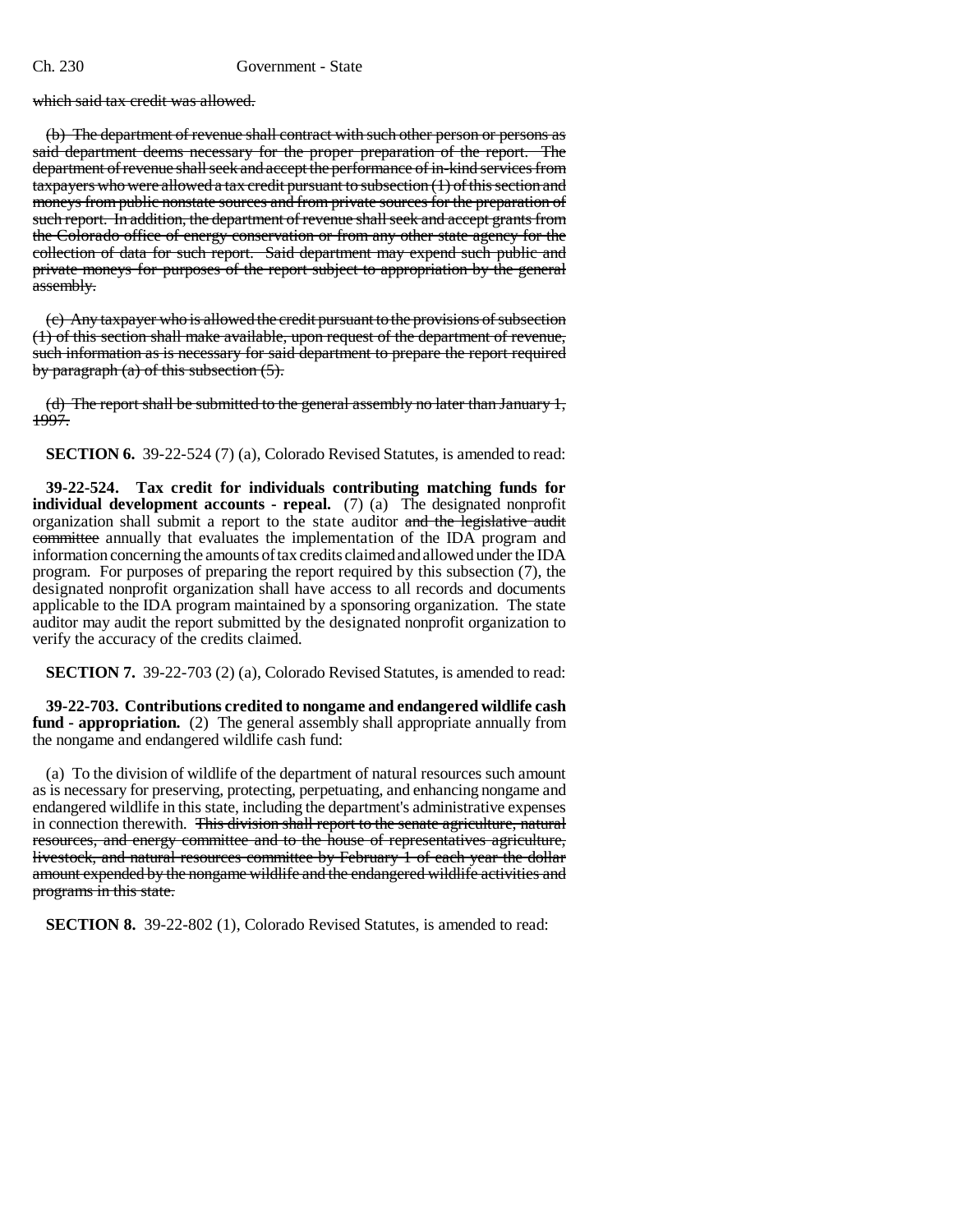**39-22-802. Contributions credited to Colorado domestic abuse program fund - appropriation.** (1) The department of revenue shall determine annually the total amount designated pursuant to section 39-22-801 and shall report such amount to the state treasurer. and to the general assembly. The state treasurer shall credit such amount to the Colorado domestic abuse program fund, a cash fund which is hereby established in the state treasury. The controller, upon presentation of vouchers properly drawn and signed by the executive director of the department of human services, pursuant to section 26-7.5-105, C.R.S., shall issue warrants drawn on the Colorado domestic abuse program fund. All moneys in the Colorado domestic abuse program fund at the end of a fiscal year, after appropriations made pursuant to subsection (3) of this section, shall remain in the fund to be used for the purposes set forth in article 7.5 of title 26, C.R.S., and shall not revert to the general fund. Any interest earned on moneys in the fund shall remain in the fund to be used for the purposes of article 7.5 of title 26, C.R.S.

**SECTION 9.** 39-22-1302 (1), Colorado Revised Statutes, is amended to read:

**39-22-1302. Contributions credited to homeless prevention activities program fund - appropriation.** (1) The department of revenue shall determine annually the total amount designated pursuant to section 39-22-1301 and shall report such amount to the state treasurer. and to the general assembly. The state treasurer shall credit such amount to the homeless prevention activities program fund, a cash fund which is hereby established in the state treasury. All moneys in the homeless prevention activities program fund at the end of a fiscal year, after appropriations made pursuant to subsection (3) of this section, are designated for the purposes set forth in article 7.8 of title 26, C.R.S., and shall not revert to the general fund. Any interest earned on moneys in the fund shall remain in the fund to be used for the purposes of article 7.8 of title 26, C.R.S. At the end of each fiscal year, the state treasurer shall transfer all designated moneys in the fund and all interest earned through the investment of fund moneys to the Colorado trust for distribution as directed by the advisory committee pursuant to article 7.8 of title 26, C.R.S.

**SECTION 10.** 39-22-1704 (3) (e), Colorado Revised Statutes, is amended to read:

**39-22-1704. Administration of moneys in Colorado child care improvement fund - oversight committee.** (3) Members of the child care improvement oversight committee shall serve without compensation. The oversight committee shall meet as necessary to perform its functions as outlined in this subsection (3) and shall be provided necessary staff assistance from the Colorado office of resource & referral agencies, inc. The oversight committee shall be responsible for:

(e) Submitting a report to the president of the senate, the speaker of the house of representatives, and THE HEALTH, ENVIRONMENT, WELFARE, AND INSTITUTIONS COMMITTEE OF THE HOUSE OF REPRESENTATIVES, THE HEALTH, ENVIRONMENT, CHILDREN AND FAMILIES COMMITTEE OF THE SENATE, AND the governor summarizing the annual voluntary contributions designated for the Colorado child care improvement fund, the annual expenditure of moneys from the fund by the Colorado office of resource & referral agencies, inc., including the awarding of grants, and the findings of the Colorado office of resource & referral agencies, inc., concerning the improvement of the quality of child care programs in the state since the establishment